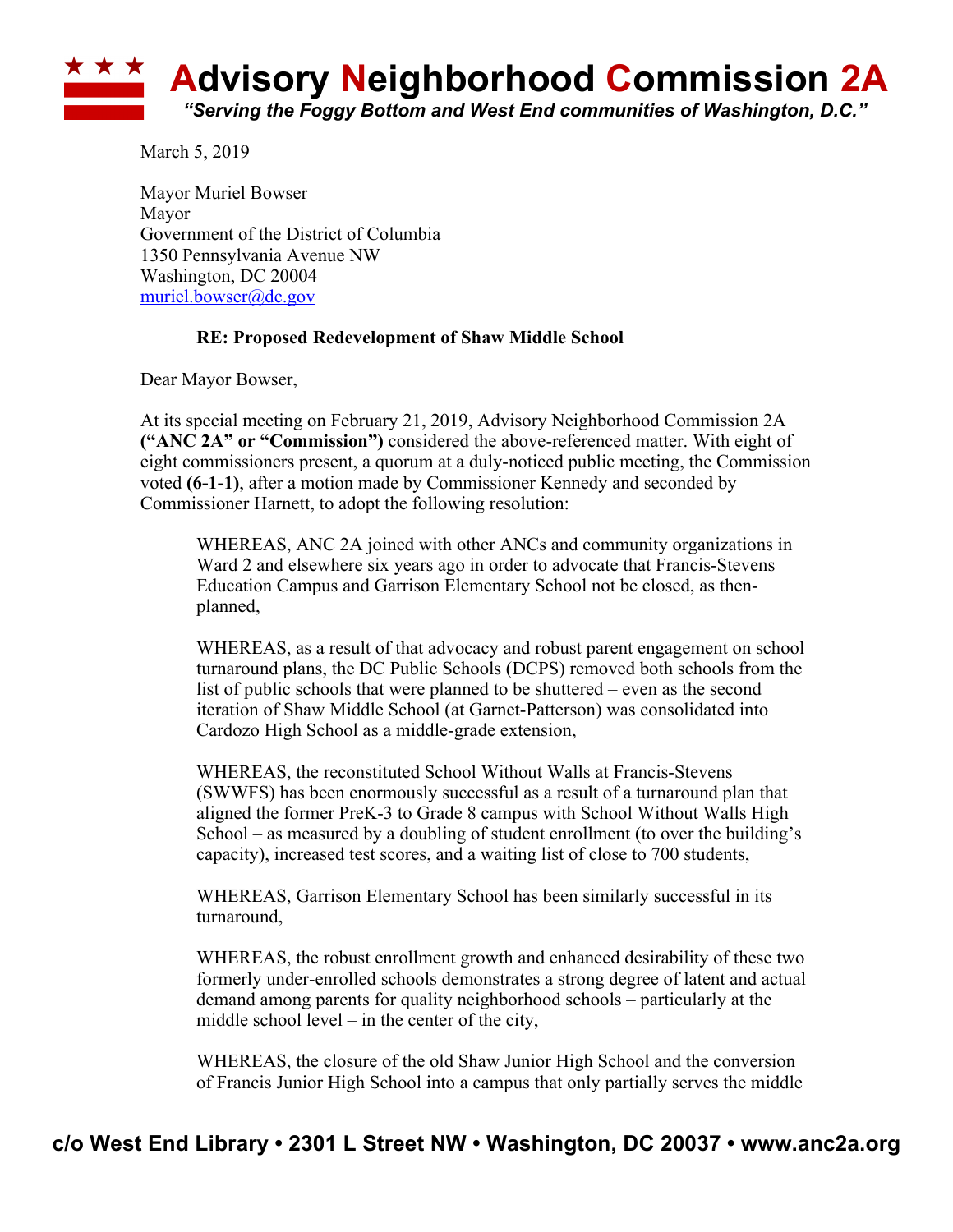## **\* \* \* Advisory Neighborhood Commission 2A**

*"Serving the Foggy Bottom and West End communities of Washington, D.C."*

grades has left DCPS with considerably less capacity at that level in this area than existed prior to 2008,

WHEREAS, as a result, there will not be enough seats to meet future demand at the middle grades in the center city area, given rapid projected demographic growth among school age children in the boundary area, increased enrollment at projected feeder schools, and induced demand that a quality public school is sure to generate above-and-beyond existing projections,

WHEREAS, DCPS has previously committed to the community that the site of the former Shaw Junior High School would be made available for the construction of a future "Center City (Shaw) Middle School" when sufficient demand returned – and did not properly consult with the affected communities before presenting an alternative use,

WHEREAS, the proposal put forward to relocate Benjamin Banneker Academic High School to the former Shaw site is incompatible with the need to reserve space at the site for a new middle school to meet the demand and need previously referenced,

WHEREAS, no other equally suitable site exists for the creation of a new Shaw Middle School – when considering the location of elementary schools and neighborhoods that would feed into it, as well as the lack of success that poorlyplanned Shaw substitutes at less convenient sites have already experienced,

WHEREAS, a major factor in the current enrollment pressures at SWWFS is the bulge of students entering the school at the sixth grade level from Ross and Thomson Elementary Schools, whose students have a right to matriculate there – a right which is being fully exercised as SWWFS has evolved into a viable middle school option for families – as part of a feeder pattern established precisely because there is no Shaw Middle School option,

WHEREAS, SWWFS is currently the only traditional middle school option in a large swath of the urban core – with Hardy Middle School in upper Georgetown, Cardozo Education Campus north of U Street, and Jefferson Middle School Academy in Southwest otherwise being the closest available options, and

WHEREAS, in the absence of a viable Shaw Middle School concept, it is a foregone conclusion that other elementary school communities such as Garrison, Seaton, and/or Cleveland will seek to join Ross and Thomson in attaining access to SWWFS as the only nearby, quality, neighborhood middle school option – either exacerbating the current enrollment pressures if such requests are granted or driving families to leave the public school system if not.

THEREFORE, BE IT RESOLVED that – in recognition of the substantial negative spillover effects that the current DCPS proposal would visit upon the School Without Walls at Francis-Stevens and our community which relies on it –

## **c/o West End Library • 2301 L Street NW • Washington, DC 20037 • www.anc2a.org**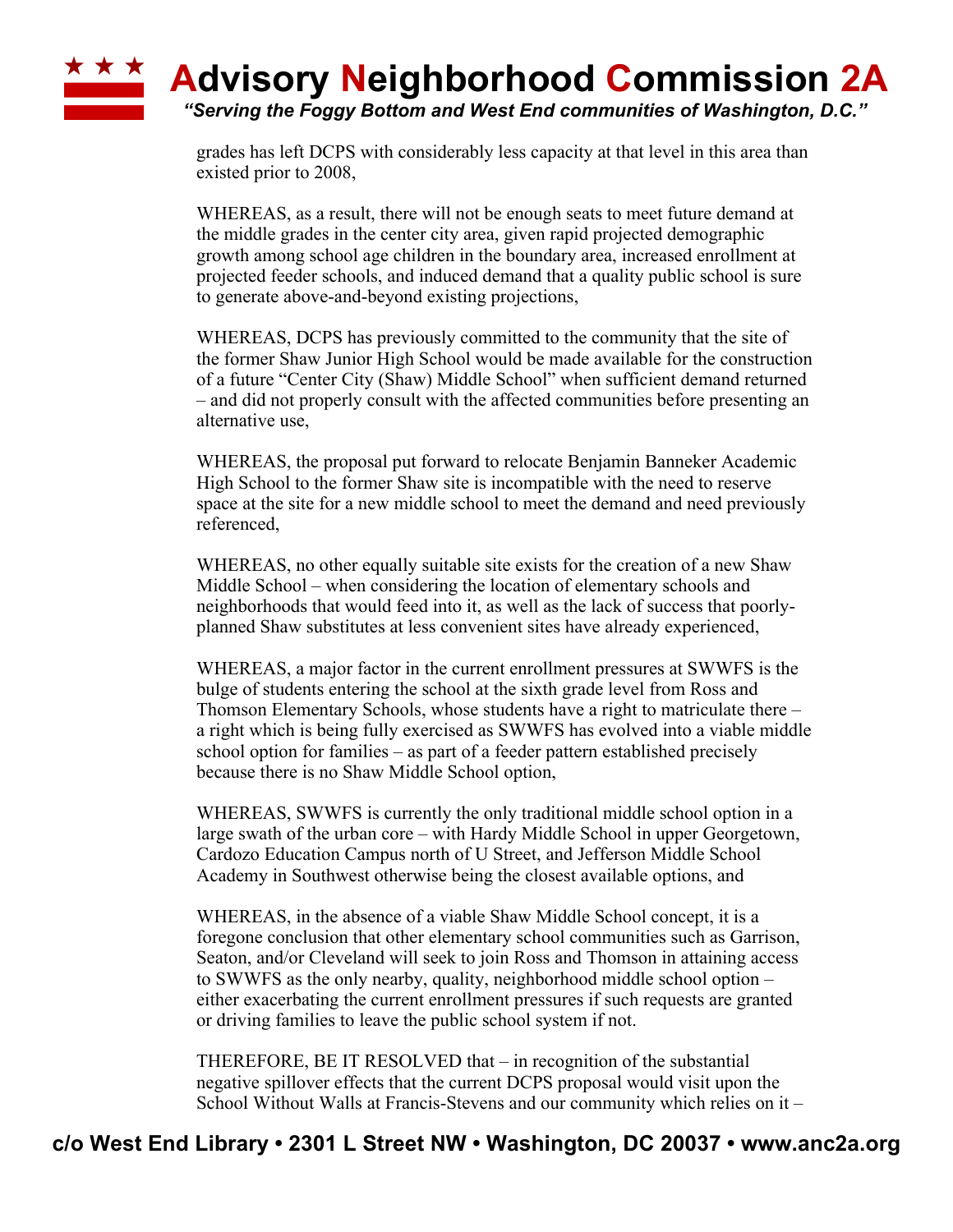

ANC 2A joins with our Ward 2 colleagues in ANC 2F as well as other communities in Wards 1, 5, and 6 to encourage responsible school capacity planning. Specifically, ANC 2A:

- 1. Considers the construction of a new middle school on the site of the former Shaw Junior High School to be the best and highest use of the site,
- 2. Urges DCPS to proceed with plans for construction of the new Center City Middle School, as promised in the 2014 Boundary Realignment Plan and in the years before by successive administrations,
- 3. Encourages DCPS to engage in vigorous, extensive, and sustained outreach efforts to communicate with all stakeholders and obtain feedback on proposals regarding the use and disposition of DCPS facilities in the neighborhoods in which they are located, as current efforts are inadequate and ineffective, and
- 4. Requests that DCPS and the Deputy Mayor for Education share the data and assumptions upon which they base their apparent determination that Logan Circle and neighboring DCPS schools definitively will never need a standalone middle school option in the area – given that similar projections were used to justify the closure of Francis-Stevens Education Campus – projections that were proven to be completely wrong.

Commissioners Patrick Kennedy  $(2A01@anc.de.gov)$  and William Kennedy Smith  $(2A04@anc.de.gov)$  are the Commission's representatives in this matter.

ON BEHALF OF THE COMMISSION.

Sincerely,

Willi K Suite no

William Kennedy Smith, MD Chairperson

CC: Paul Kihn, Deputy Mayor for Education Lewis Ferebee, Acting Chancellor, DC Public Schools John Fanning, Chair, ANC 2F Alex Marriott, Chair, ANC 6E Chairman Phil Mendelson, DC Council Councilmember Anita Bonds, At-Large Councilmember David Grosso, At-Large Councilmember Elissa Silverman, At-Large